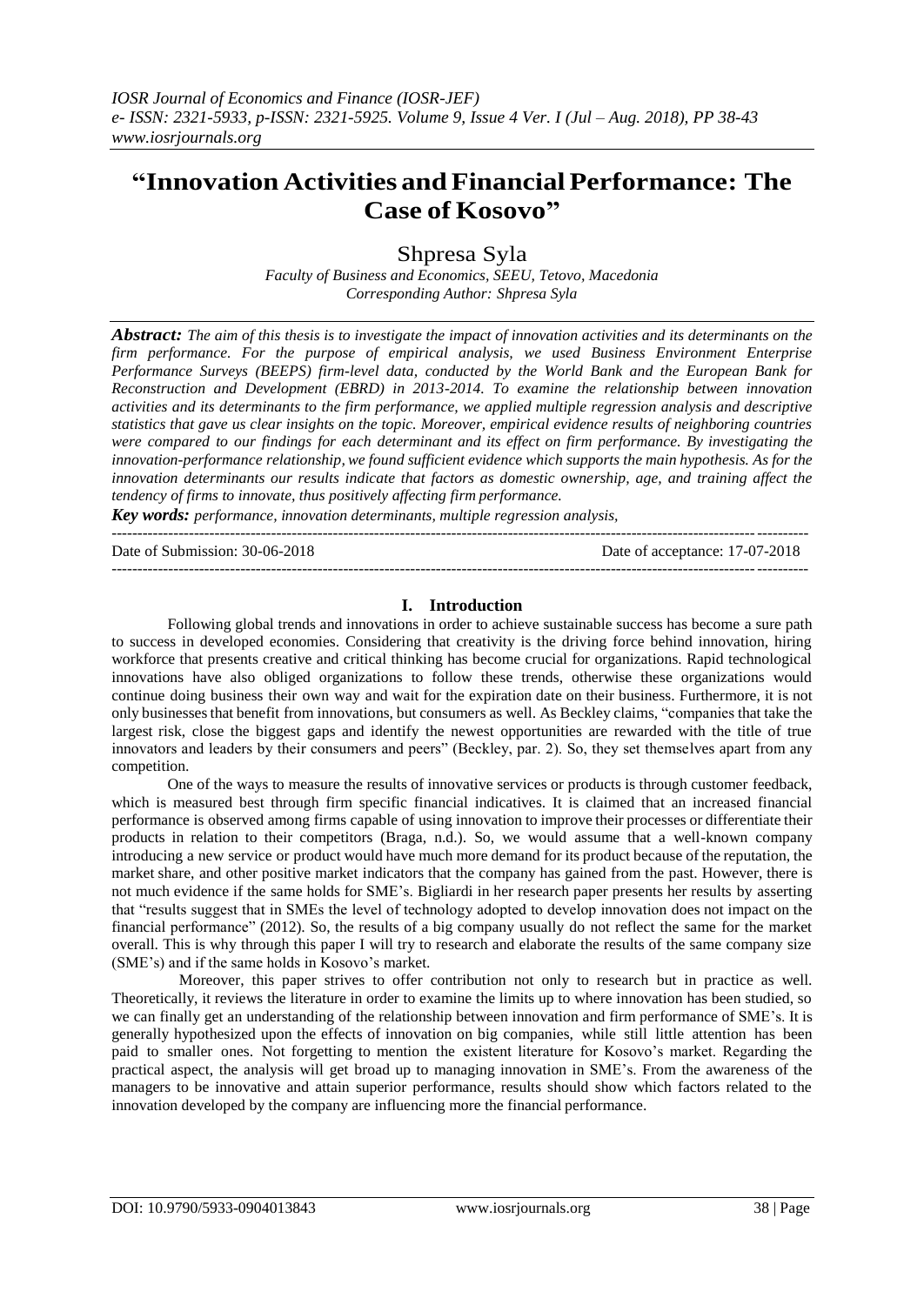### **II. Objective**

The objective of this study is to evaluate the effect of innovation activities (product or process innovation) on the financial performance of firms in Kosovo. It will provide concrete insights to shareholders, investors, and creditors concerning the importance of innovation with regard to financial performance. Through this research, I will also try to provide recommendations to be considered by the companies under the study to improve their innovation activities.

#### **Research questions**

- Does innovation affect financial performance?
- Which innovations are more preferred in Kosovo's market, radical or incremental?
- Does the innovation effect hold similarly for SME's and big enterprises?
- Which other determinants affect the innovation process and firm performance in overall?

#### **III. Methodology**

This study investigates the determinants of innovation and its effect on financial performance of firms in Kosovo. Our empirical results affirmed that innovation and some of its determinants affect positively the performance of the firm. Product and process innovations lead to increase in sales productivity. The research also proved that domestic ownership, age of the firm, and training are indicators of firm innovativeness and better performance.

For the empirical analysis, Stats was used as a statistical program, and the multiple regression analysis along with some descriptive statistics was applied to 202 Kosovo"s companies. Sales were treated as indicator of firm productivity and it presented the dependent variable. Other determinants were counted as independent variable on the analysis.

The regression analysis was executed with the independent variables as: innovation activities, size of the firm, domestic ownership, knowledge spill over"s, skilled workers, age and age squared, outsourcing, knowledge managements systems, training of the employees and top management experience. However, six out of eleven indicators resulted insignificant in the model; therefore, we did not elaborate on them. While innovation activities, domestic ownership, age and age squared, and training resulted as factors that significantly affect firm productivity in Kosovo. Finally, a result worth mentioning was that on the ownership structure, which for the foreign ownership resulted to lack any impact on labor productivity, while domestic ownership strongly affects the latter. It wassurprising, considering the investments that foreigners have done in Kosovo after the war of 1999, which are plenty, but yet it results they do not have a special impact on Kosovo's economy.

#### **Determinants of FirmPerformance**

The decrease in productivity in the industrialized world in 1970s increased the interest of researchers to measure the effect of innovation on firm productivity (Griliches, 1986). The earliest research models on firm innovation and performance were based on the Cobb-Douglas production function. The "enriched"<sup>1</sup> function they used to model production was of theform:

## Y<sub>it</sub>=A<sub>t</sub>K<sup>α</sup><sub>it</sub>RD  $β$ <sub>it</sub>L<sup>y</sup> e<sup>uit</sup>

Y denotes the firms' production output (measured in terms of turnover), K and RD physical and knowledge capital stocks, respectively. At represents the technology in use, where t is the time index and u<sup>it</sup> represents the systematic component of the unmeasured factors, assumed to be randomly distributed. α, β, γ, and ρ are the parameters of interest (Vezzani and Montresor, 2013). So, the revised Cobb-Douglass model included the variable of technology, R&D, and knowledge capital stocks.

And, the investigated relationship between R&D and total factor productivity using data on US firms generally confirmed the positive and significant effect of R&D on productivity. Griliches (1980) used US data on 39 manufacturing industries at 3-digit level for the period 1959-1977. He found that for the first period from 1959-1967 the elasticity of the annual growth rate of productivity with respect to the R&D growth rate was 0.07. However, later on in a study of 1986 Griliches used a larger data set of over 1,000 large companies for the same period. In this study, he differentiated between private and state financed R&D. Therefore, due to the larger and better data set Griliches found slightly higher elasticity of R&D. Among others, he reported three findings in this study. First, R&D contributed positively to productivity increase. Second, basic research appeared to be more important than other types of R&D in relation to productivity, and third, privately financed R&D expenditures appeared more effective than state financedR&D.

However, further we will see that the innovative of approach of firms has changed drastically. It is not one department as R&D the main factor that supports and initiates innovation activities. Today, when employees want to innovate, they have the tendency to break away from the company and pursue their passion individually. As part of this trend they embark on major risks and fund their projects through financial banking schemes. But,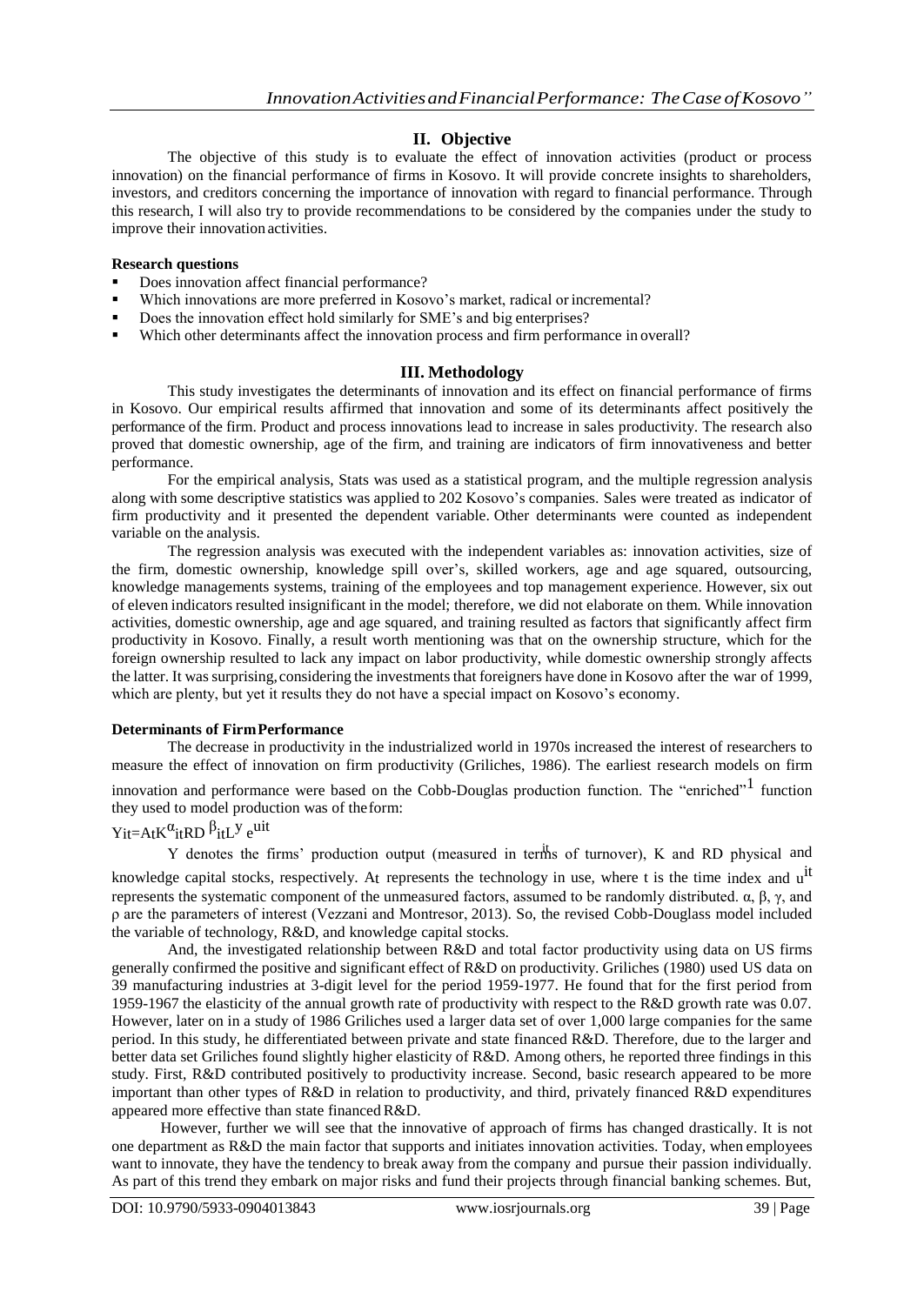this can hold true when it comes to radical innovations, where completely new markets get discovered. As for the incremental innovations, improvements are made within the organization.

#### **IV. Research Methodology**

For the empirical analysis of the thesis we used the firm-level data of Business Environment Enterprise Performance Surveys (BEEPS) conducted by World Bank/EBRD. EBRD uses a large dataset in their surveys, where it includes many European countries, and the Balkan Region as well. However, for the purpose of this research we are going to use the data of Kosovo out of the overall dataset. It was collected in 2013-2014 and it provides a large number of observations which consist of 202 firms of different sizes, starting from the small enterprises to the large ones. For the categorization of firms on the number of employees we used the European Union definition. Furthermore, we created a chart for the size distribution of the Kosovo sample, and it results that most of the surveyed firms were SME"s, with 63%. Since there was not a specific number defined for the selection of size categories - for Kosovo – we are left with 2% of large firms in the sample data, which reflects 4 large firms.

#### **Survey Methodology**

Regarding the survey methodology, BEEPS is answered in face-to-face interviews by business owners and top managers. Usually, the data is collected from key manufacturing and service sectors in every country. The surveys are designed to provide panel data sets, because panel data is one of the best ways to determine how and which of the changes in the business environment

affect firm-level productivity. In our case, we will measure the level of innovation activity and other determinants in firm performance. The questionnaire consists of questions which enable us to specify the variables of our interest by following the theory. In Table 1 we will give a description of every variable employed in the model

| Variable Name                         | Variable Definition       | <b>BEEPS</b> question                                                |  |  |
|---------------------------------------|---------------------------|----------------------------------------------------------------------|--|--|
| Age                                   | Firm's Age                | 2014 minus the year when the firm was established. In what year      |  |  |
|                                       |                           | did your firm began its operations in this country?                  |  |  |
| Ages                                  | Firm's Age squared        |                                                                      |  |  |
| Domestic Ownership                    | Type of owners            | Shares owned by private domestic individuals, companies or           |  |  |
|                                       |                           | organizations                                                        |  |  |
| E_mailCOM                             |                           | Use e-mail to communicate with clients or suppliers                  |  |  |
| Innov act                             |                           | Dummy variable = $1$ if New product/new process= $1$                 |  |  |
| Innov_mng_mrkt                        |                           | Dummy variable $=1$ if New organizational/management practices       |  |  |
|                                       |                           | introduced or new marketing methods introduced over last three       |  |  |
|                                       |                           | $vears = 1$                                                          |  |  |
| Productivity                          | sales /labour             |                                                                      |  |  |
| Know_spill                            |                           | Spending on acquisition of external knowledge over last three        |  |  |
|                                       |                           | vears                                                                |  |  |
| <b>Sales</b>                          | years'<br>totalIn<br>Last | this<br>fiscal<br>last<br>what<br>year,<br>were                      |  |  |
|                                       | annual sales              | establishment's total annual sales?                                  |  |  |
| Size                                  | Number                    | of No. of permanent, full-time employees of this firm at end of last |  |  |
|                                       | Employees                 | fiscal year.                                                         |  |  |
| Share of workers with Skilled workers |                           | % employees at end of fiscal year with a university degree.          |  |  |
| University degree                     |                           |                                                                      |  |  |

#### **V. Data Analysis**

To start with, we will provide descriptive statistics of the data for 2013-2014 in two separate tables. Depending on the variables, (i) continuous or (ii) dichotomous, the tables 2 and 3 will be generated to present the data.

| Variables                                              | Obs. | Mean  | Std. Dev. | Min  | Max   |
|--------------------------------------------------------|------|-------|-----------|------|-------|
| Productivity (natural logarithm - Sales per employee)  | 179  | 10.16 | 1.16      | 7.14 | 13.34 |
| Foreign ownership                                      | 202  | 0.24  | 3.45      |      | 49    |
| Domestic ownership                                     | 202  | 99.26 | 7.82      |      | 100   |
| Age (years since establishment)                        | 202  |       | 9.20      |      | 62    |
| Size                                                   | 202  | 29.14 | 46.43     |      | 360   |
| Skilled Workers (% employees with a university degree) | 200  | 17.95 | 20.33     |      | 100   |

**Table 2**. Descriptive statistics of continuous variables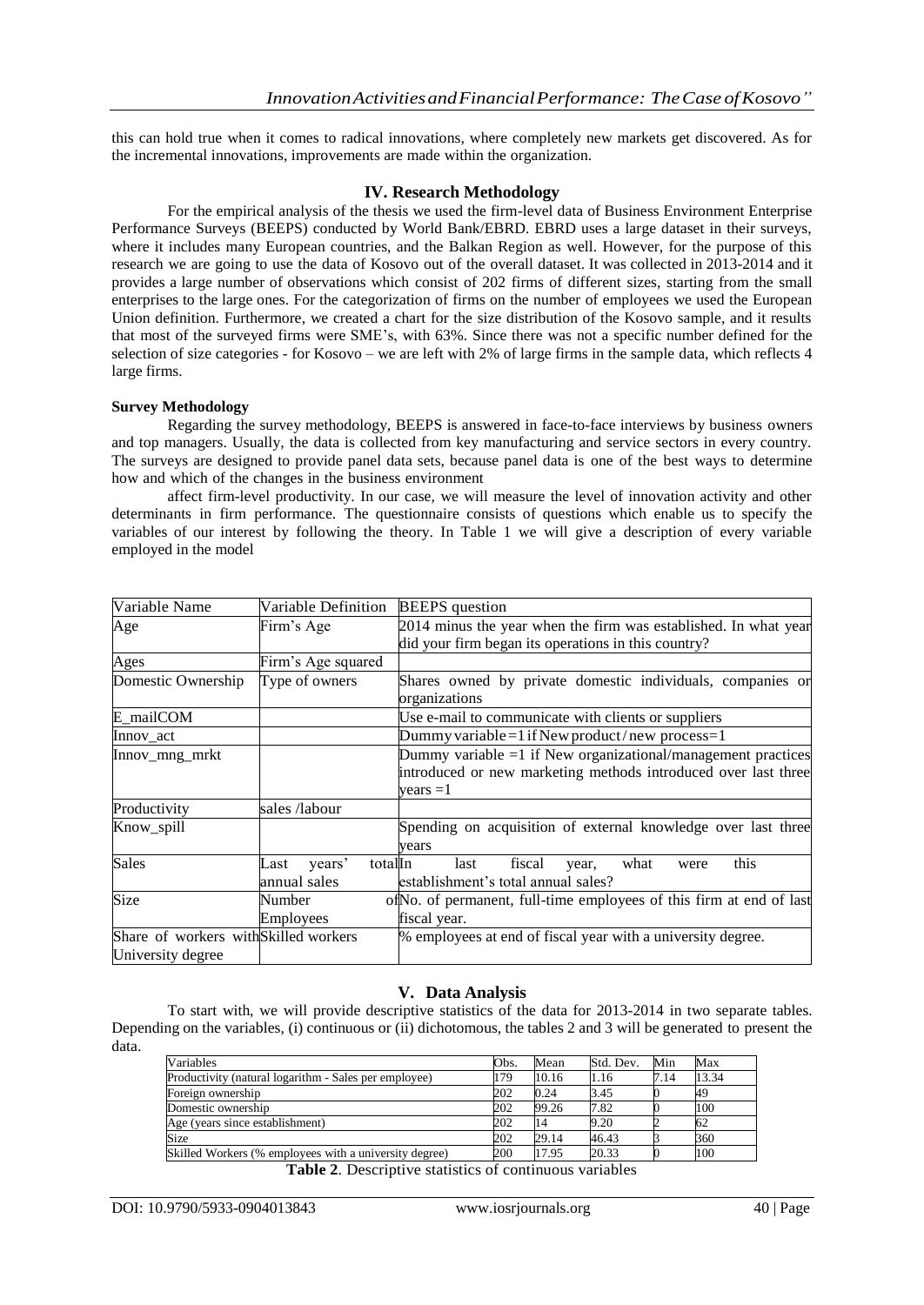Referring to the table, we notice that the maximum number of firms that have shares of private foreign owners is 49. This can be considered positive evidence with respect to the openness of business environment to foreign nationals. The sample is made of 202 observations and we are having almost 50% of the firms owned by or having the shares along with foreign citizens. Another independent variable as Age provides us with the result of having still in the market firms as old as 62 years old. It is a positive indicator, since it is a presumption of the firms' effort to remain in the market by following current trends.

| Variable                                         | Obs. | Yes    | No     |
|--------------------------------------------------|------|--------|--------|
| Innovation activities                            | 202  | 62.38% | 37.62% |
| Invest in R&D                                    | 202  | 20.79% | 79.21% |
| New logistical or business support processes 187 |      | 24.60  | 75.40  |
| introduced over last three years                 |      |        |        |

| Time spent to develop new<br>about 183   |     | 77.05 % | 22.95% |
|------------------------------------------|-----|---------|--------|
| products/services                        |     |         |        |
| Training                                 | 201 | 52.74%  | 47.26% |
| Knowledge management sys                 | 106 | 90.57%  | 9.43%  |
| Collaborations                           | 105 | 75.24%  | 24.76% |
| Outsourcing                              | 105 | 54.29%  | 45.71% |
| New management practices/ marketing 202  |     | 65.35%  | 34.65% |
| methods introduced over last three years |     |         |        |

|  |  |  |  |  |  | Table 3. Descriptive statistics of dichotomous variables |
|--|--|--|--|--|--|----------------------------------------------------------|
|--|--|--|--|--|--|----------------------------------------------------------|

Table 3 presents descriptive statistics for dichotomous variables. To start with, in the case of Innovation Activities the paraphrased question was "In the last three years, has this establishment introduced new products or services?" Innovate is equal to one if the answer to question is "yes" and zero otherwise. According to the survey data, 62.38 % of firm respondents have undertaken innovation activities. It is worth noting the difference on the results of Investment in R&D compared to the results of Innovation Activities. A large majority (79.21%) of firms responded with "no" on investments in R&D, which shows that those two not necessarily have a direct effect on each other, meaning that more investment in R&D does not intend more efforts to innovate. Furthermore, we notice a tendency of firms to invest on knowledge management systems; 90.57% is the result which indicates that it is a factor that affects innovation activities. 65.35% is the percentage of firms that have invested in new marketing methods recently; this indicates that Kosovo companies pay specific attention to the way they present their products/services to the consumer.

#### **Multiple Regression Analysis**

As previously mentioned, we will empirically investigate the impact of innovation activities and other factors to firm performance. Firm performance will be measured through productivity, which is sales per labor. We will count on it as an indicator of firm performance since in the model it has incorporated the sales of the last fiscal year. The general model to which we refer for the regression analysis is written as follows:

lnprod it= β0 + β1Innov\_actit + β2Sizeit + β3DOMownerit + β4Know\_spillit + β5Skilled\_workersit+  $\beta_6$ Age +  $\beta_7$ Agesqit +  $\beta_8$ Outsourcingit +  $\beta_9$ Knowl mng sys +  $\beta_1$ 0Trainingit +  $\beta_1$ 1 Top MNG expit

The effect of specific variables, such as innovation activities (which present product or process innovations), size, ownership structure, knowledge spillovers, knowledge of management systems, on the probability to impact labor productivity of a firm 'i' in period 't' are examined.

In order to ensure that the results are robust, we have generated the logarithm of productivity (lnProd) which will be used as a variable for easier comparison with independent variables, and it is a convenient way to express large numbers. The specification estimates 202 number of observations. The regression coefficients and corresponding p-values of the regression model with the empirical results of productivity model are presented in Table 5.

| Independent Variables | Dependent Variable: Labour Productivity (lnProd) |          |  |  |
|-----------------------|--------------------------------------------------|----------|--|--|
|                       | Coefficients                                     | o-values |  |  |
| Innov act             | $0.679**$                                        | 0.020    |  |  |
| Size                  | 0.000                                            | 0.505    |  |  |
| <b>DOMowner</b>       | $0.022***$                                       | 0.000    |  |  |
| Know spill            | 0.257                                            | 0.255    |  |  |
| Skilled workers       | 0.005                                            | 0.332    |  |  |
| Age                   | $0.122**$                                        | 0.047    |  |  |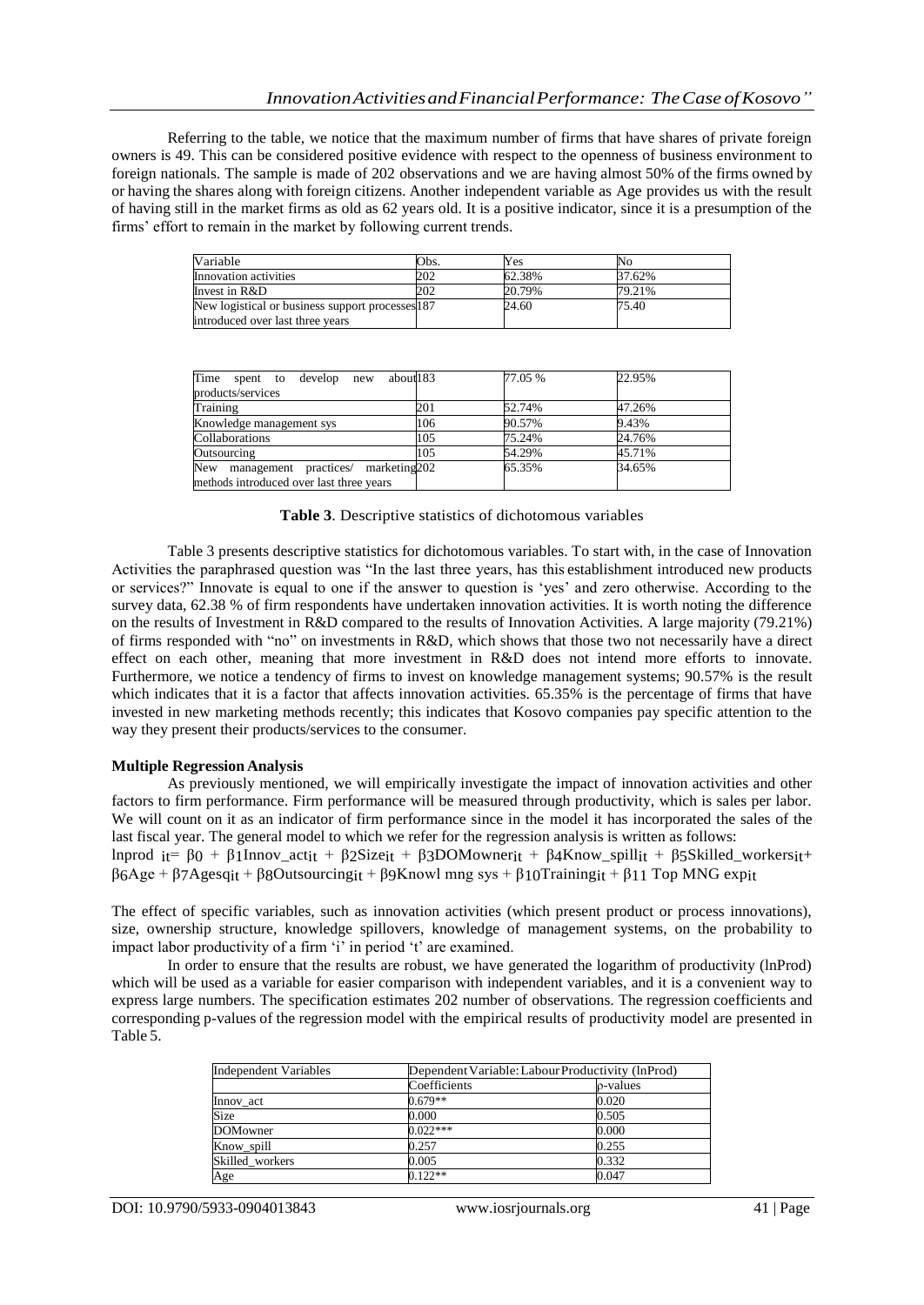| Agesq               | $-0.022*$  | 0.092 |
|---------------------|------------|-------|
| Outsourcing         | $-0.100$   | 0.639 |
| Knowledge_mng_sys   | 0.414      | 0.381 |
| Training            | $0.696**$  | 0.013 |
| Top_MNG_exp         | 0.009      | 0.450 |
| Constant            | $5.215***$ | 0.000 |
| <b>Observations</b> | 202        |       |

\*\*\* p<0.01, \*\* p<0.05, \* p<0.1

Table 4. Regression results of the productivity model

The general findings from the regression model indicate that innovation activities, domestic ownership, age of the firm, and training are significant determinants all positively affecting firms" performance. However, when executing the model with the variables employed it also showed

insignificant coefficients as: size, knowledge spill overs, skilled workers, outsourcing, knowledge management systems, and top management experience. We have positive coefficients on these variables; however, we will not elaborate on them due to their insignificance.

Results of the regression equation numerically presented are below:

lnprod it= 5.215 +0.679 Innov\_actit + 0.505Sizeit + 0.022DOMownerit + 0.257Know\_spillit + 0.005Skilled\_workersit + 0.122Age + (-0.022)Agesqit + (-0.100)Outsourcingit + 0.414Knowl mng sysit +  $0.696$ Trainingit + 0.009 Top MNGexpit

Before going to the interpretation of the coefficients, some details of the regression model are worth mentioning. The obtained results indicate that we have sufficient evidence to reject null hypothesis that the model has correct functional form at 5% level of significance. The most significant variable effecting labor productivity seems to be domestic ownership, with a significance level of 0.01 it provides us substantial evidence to reject null hypothesis.

#### **Interpretation of Regression Results**

After generating the model for labor productivity we calculated the marginal effects coefficients. We find significant coefficients for investments in innovation activities, domestic ownership, age, age square and training which can be interpreted as follows:

- The p-value of 0.02 of the innovation activities gives us evidence against null hypothesis. So, we have positive statistical significant coefficient of innovation activities, indicating that more innovative firms have better performance. Based on the coefficient of innovation activities we can conclude that firms that innovate have 68 % possibility of performing better.
- $\triangleright$  The regression results show positive significant impact of domestic ownership on innovation activities. With the significance level of 0.01, it intends that companies owned by Kosovar individuals have 0.22% better productivity.
- The relationship between labor productivity and age is found to be statistically significant and also. 0.047 is a critical value but still it stands in the rejection region; therefore, we can conclude from our sample that firm"s age does affect the performance of the company.
- At the significance level of 0.05, training results to have positive effect in firm performance. An investment on employee training indicates to increase labor productivity for 70%

#### **Main findings of theresearch**

Through our research, we encountered different theories on innovation, and its effect on financial performance. The theory of innovation, referring to the Schumpeterian definition, predicts positive effects on productivity, which results in better firm performance; however, the empirical evidence that we found showed that these theories are not so conclusive. We will refer to the research study published in 2017 in Albania, where the innovation-performance relationship did not hold as we expected (Prifti and Alimehmeti, 2017). The authors note that the relationship was positive, but very weak to produce concrete results for the firms. On the other hand, we have the study done in Macedonia, another neighboring country of Kosovo, where results produce the opposite. Referring to research done by Alili we saw that innovation activities were one of the main reasons of the increased productivity of the firms in Macedonia. In this study 60 private companies were analyzed for a 10-year period, so we can rely freely count on these reliable results to make a comparison with Kosovo's case.

We couldn't find concrete results regarding the types of innovations that Kosovo companies choose; however, through some detailed statistic results, we can draw a fine line on this aspect as well. We saw through the answers in the survey questions that firms in Kosovo make efforts constantly to keep their workforce skilled and equipped with the necessary knowledge for their job. They also invest in new technology and management systems. However, it was admitted that in the last three years' innovations were not applied by the firm (Table